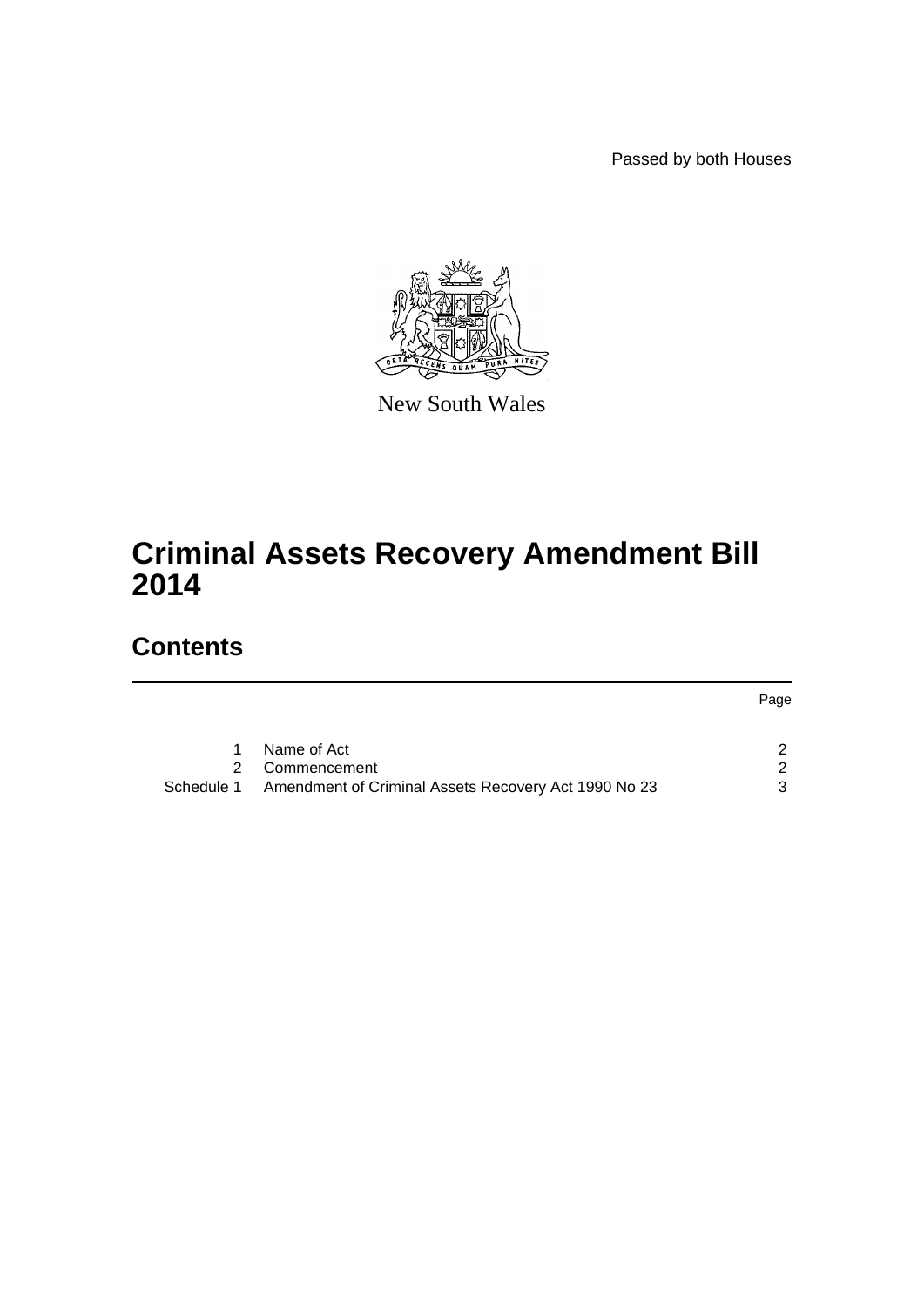*I certify that this public bill, which originated in the Legislative Assembly, has finally passed the Legislative Council and the Legislative Assembly of New South Wales.*

> *Clerk of the Legislative Assembly. Legislative Assembly, Sydney,* , 2014



New South Wales

## **Criminal Assets Recovery Amendment Bill 2014**

Act No , 2014

An Act to amend the *Criminal Assets Recovery Act 1990* to make further provision with respect to the recovery of proceeds of illegal activities from persons associated with the perpetrators, and for other purposes.

See also the *Mining and Petroleum Legislation Amendment Act 2014*.

*I have examined this bill and find it to correspond in all respects with the bill as finally passed by both Houses.*

*Assistant Speaker of the Legislative Assembly.*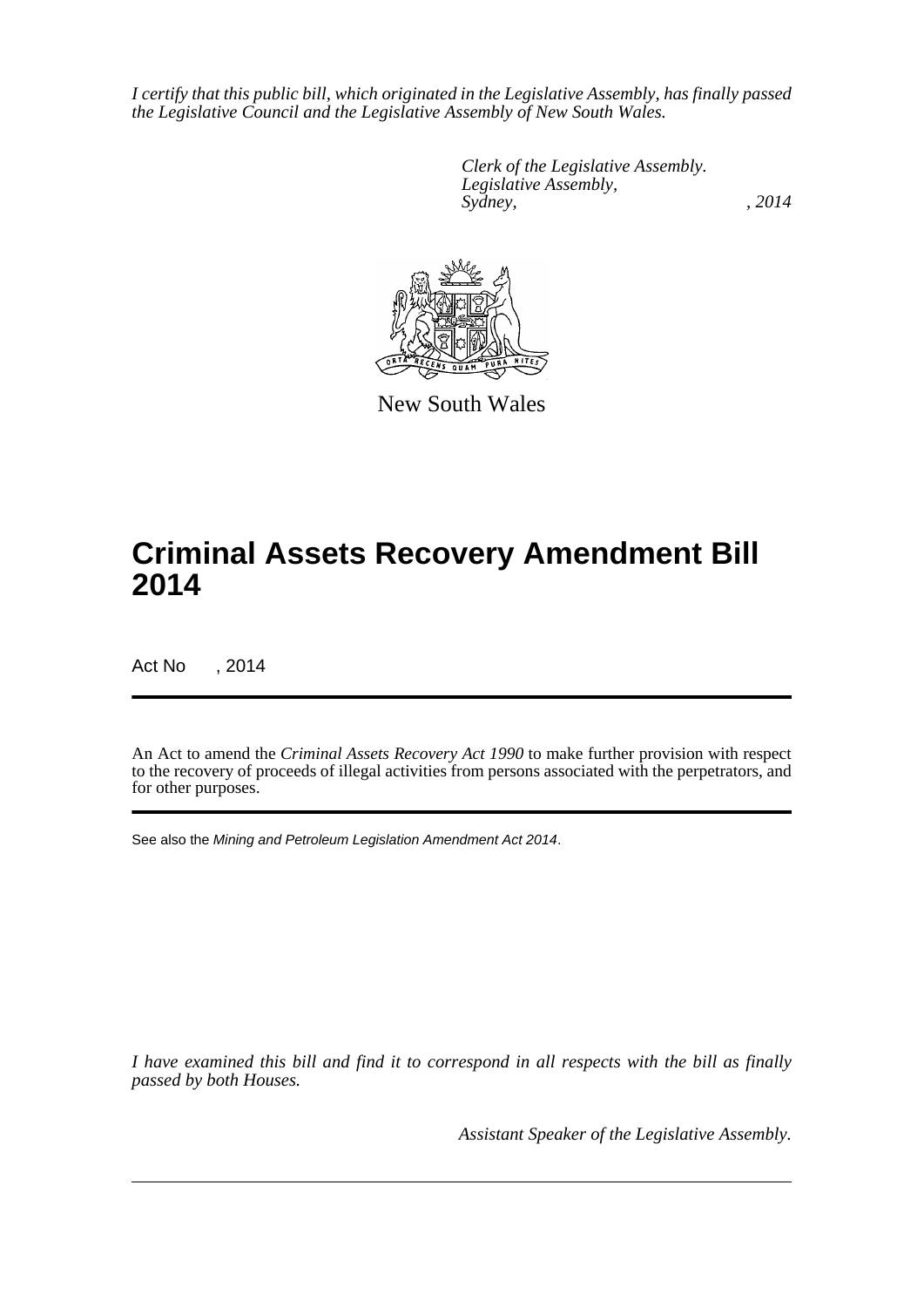### <span id="page-2-0"></span>**The Legislature of New South Wales enacts:**

#### **1 Name of Act**

This Act is the *Criminal Assets Recovery Amendment Act 2014*.

#### <span id="page-2-1"></span>**2 Commencement**

This Act commences on the date of assent to this Act.